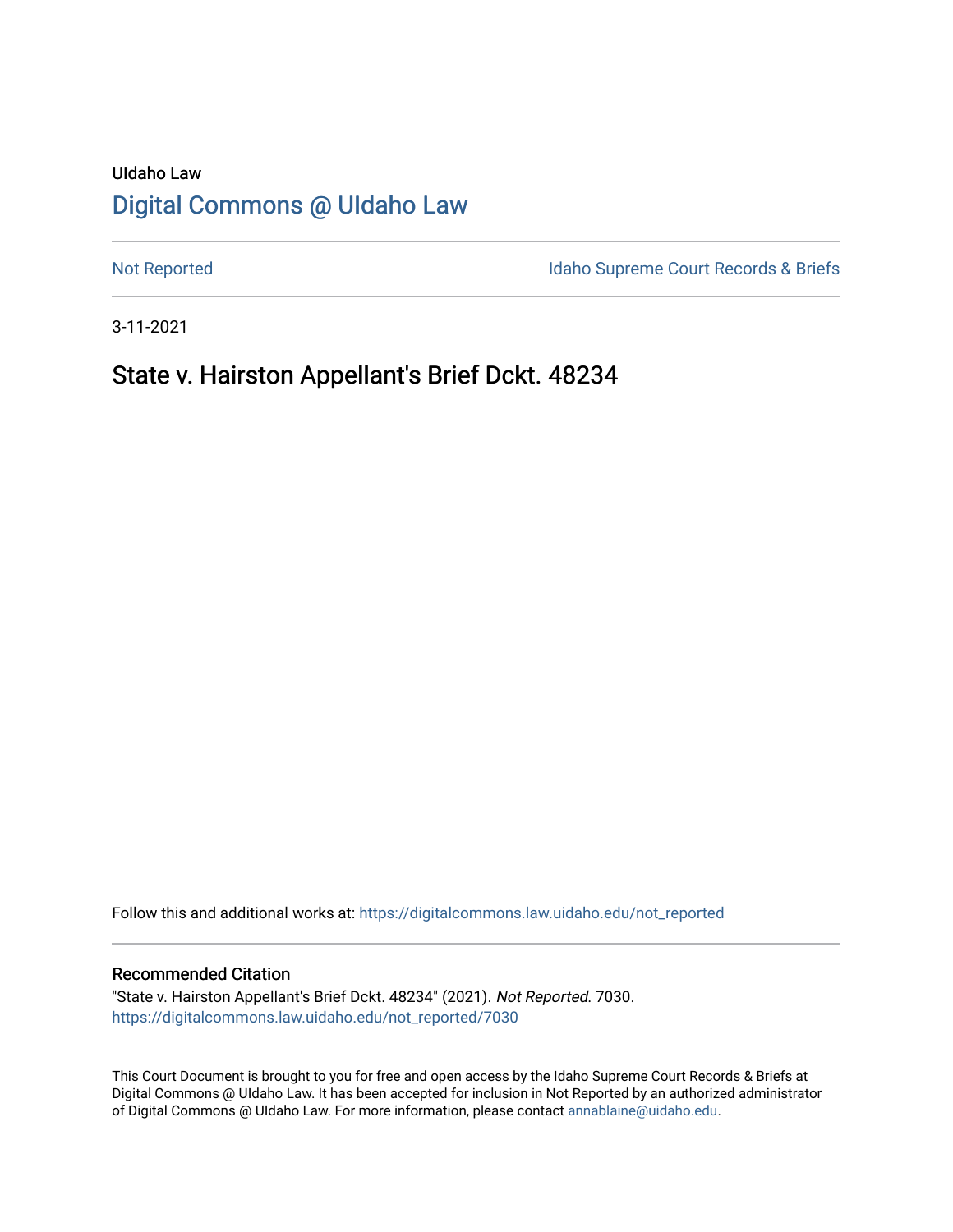Electronically Filed 3/11/2021 10:18 AM Idaho Supreme Court Melanie Gagnepain, Clerk of the Court By: Murriah Clifton, Deputy Clerk

ERIC D. FREDERICKSEN State Appellate Public Defender I.S.B. #6555

BEN P. MCGREEVY Deputy State Appellate Public Defender I.S.B. #8712 322 E. Front Street, Suite 570 Boise, Idaho 83702 Phone: (208) 334-2712 Fax: (208) 334-2985 E-mail: documents@sapd.state.id.us

### IN THE SUPREME COURT OF THE STATE OF IDAHO

| STATE OF IDAHO,       |                             |
|-----------------------|-----------------------------|
|                       | NO. 48234-2020              |
| Plaintiff-Respondent, |                             |
|                       | ADA COUNTY NO. CR01-20-6929 |
| V.                    |                             |
|                       |                             |
| AUDRA LYNN HAIRSTON,  | <b>APPELLANT'S BRIEF</b>    |
|                       |                             |
| Defendant-Appellant.  |                             |
|                       |                             |

### STATEMENT OF THE CASE

Nature of the Case

Pursuant to a plea agreement, Audra Lynn Hairston pleaded guilty to felony possession of a controlled substance. The district court imposed a unified sentence of five years, with two years fixed, suspended the sentence, and placed Ms. Hairston on probation for a period of five years. Ms. Hairston filed an Idaho Criminal Rule 35 motion for a reduction of sentence, which the district court denied. Ms. Hairston later admitted to violating the terms of her probation, and the district court revoked probation, executed the original sentence, and retained jurisdiction.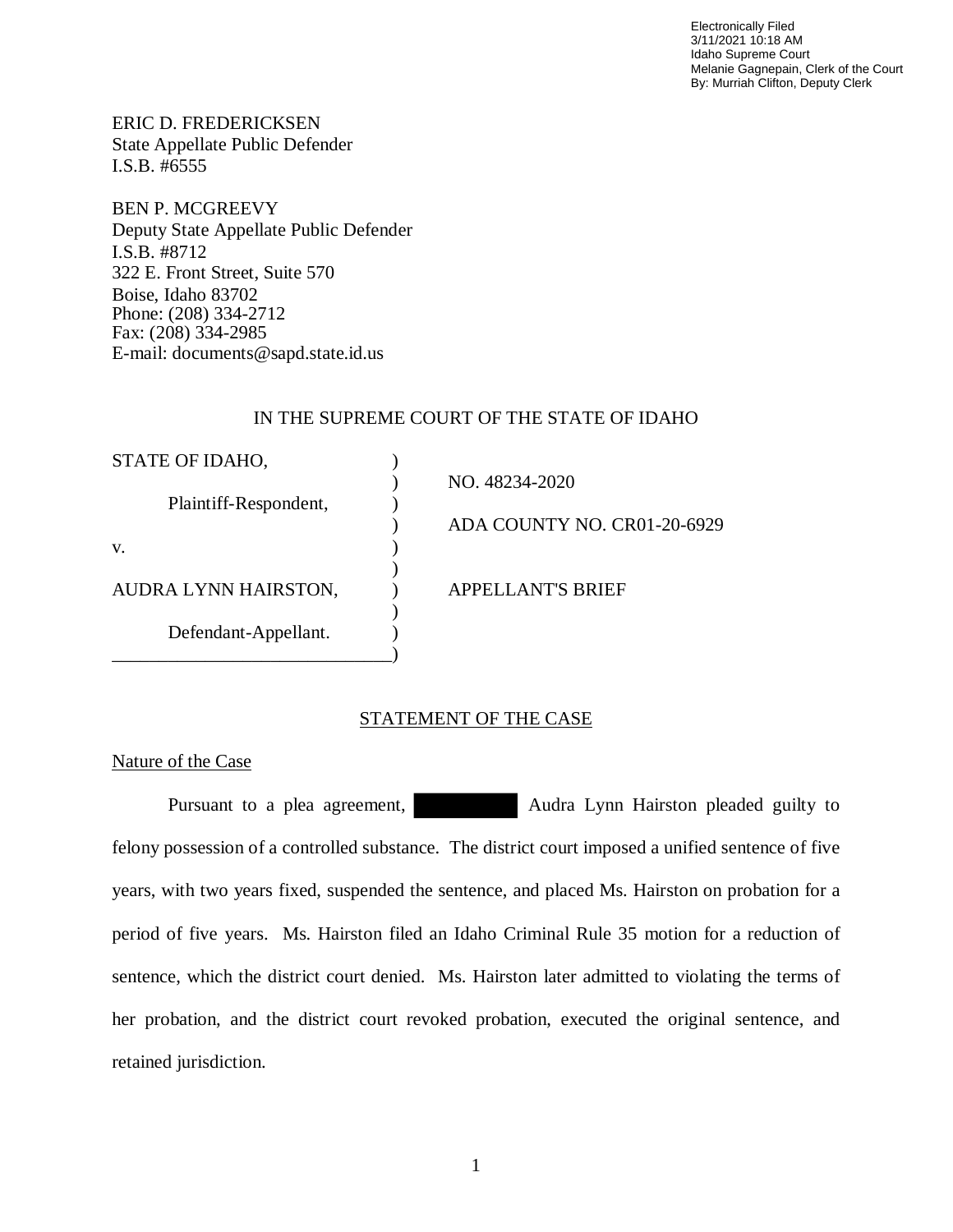On appeal, Ms. Hairston asserts that the district court abused its discretion when it imposed her sentence, when it denied her Rule 35 motion, and when it revoked probation, executed the original sentence, and retained jurisdiction.

#### Statement of the Facts & Course of Proceedings

Deputy Mouser with the Ada County Sheriff's Office contacted Ms. Hairston in the car she was driving, after verifying the car's registration was expired. (*See* Presentence Report  $(hereingfter, PSI), pp.7, 48.)$ <sup>[1](#page-2-0)</sup> Ms. Hairston told the deputy that she and her husband were homeless and would possibly sleep in the car for the night. (*See* PSI, p.7.) A drug dog alerted on the car, and deputies found a small baggie containing a white, crystalline substance inside a purse in the car. (*See* PSI, pp.7, 48.) Deputies also found syringes and a prescription bottle with Ms. Hairston's name on it. (*See* PSI, pp.7-8, 48.) The substance from the baggie tested presumptively positive for methamphetamine. (PSI, p.48.) The deputies arrested Ms. Hairston and took her to the Ada County Jail. (*See* PSI, p.48.)

The State charged Ms. Hairston by Information with felony possession of a controlled substance, and misdemeanor possession of drug paraphernalia. (R., pp.27-28.) In February 2020, Ms. Hairston was granted pretrial release. (R., p.14.)

Pursuant to a plea agreement, Ms. Hairston agreed in May 2020 to plead guilty to the felony possession charge, and the State agreed to dismiss the misdemeanor paraphernalia charge. (R., pp.79, 81-91; 5/4/2020 Tr., p.7, L.12 – p.8, L.3.) The State would recommend a unified sentence of five years, with one year fixed, to be suspended for probation and with the possibility of jail time as a condition of probation. (5/4/2020 Tr., p.7, Ls.18-23.) Ms. Hairston would be

<span id="page-2-0"></span><sup>&</sup>lt;sup>1</sup> All citations to "PSI" refer to the 108-page PDF version of the Confidential Exhibits, which includes the Prosecutor Packet Submitted for Sentencing and the Presentence Report.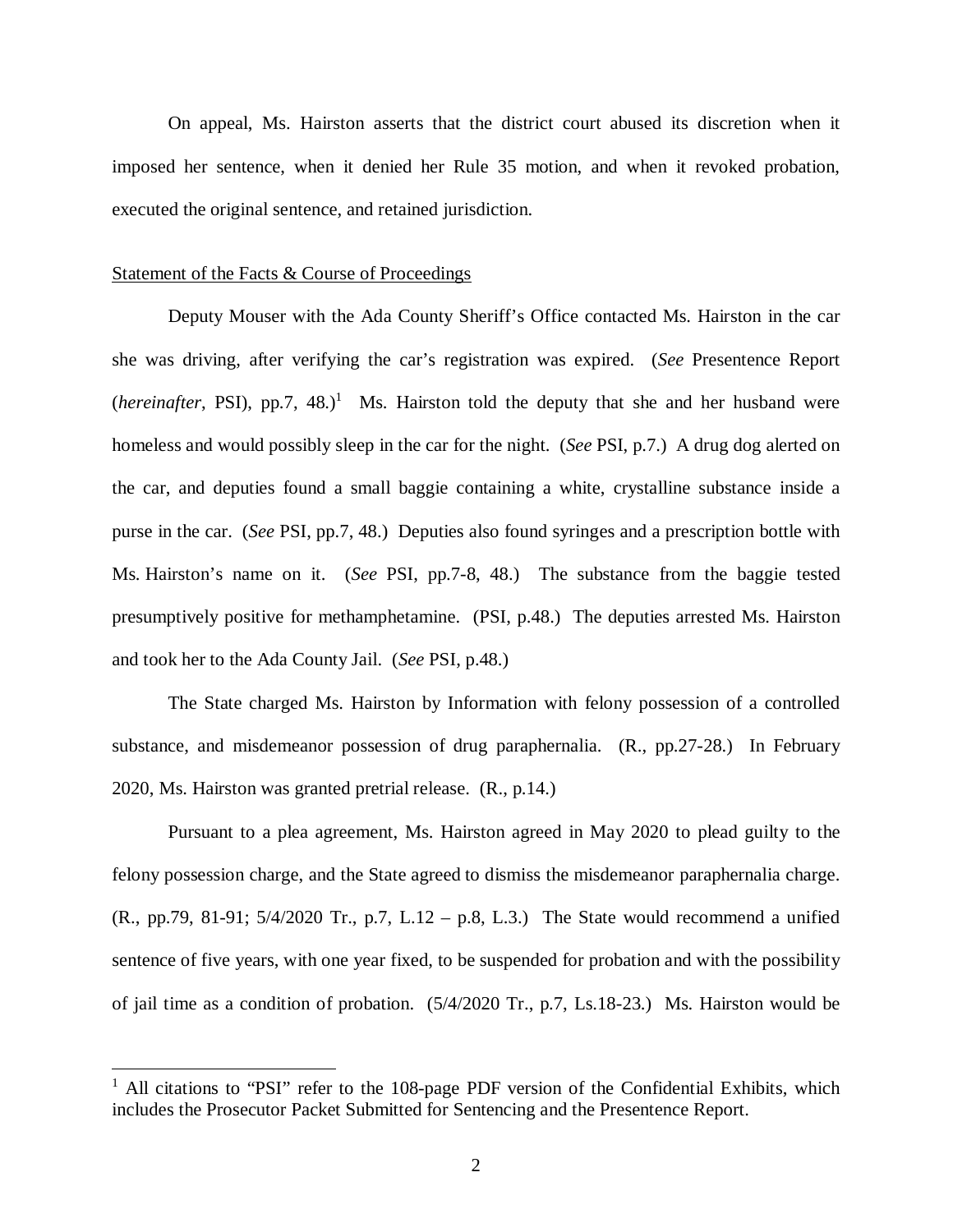free to recommend a lesser sentence. (5/4/2020 Tr., p.7, Ls.23-24.) One condition of the plea agreement was that Ms. Hairston could not have any failures to appear or new crimes before sentencing. (5/4/2020 Tr., p.8, Ls.1-3.) The district court accepted Ms. Hairston's guilty plea.  $(5/4/2020 \text{ Tr.}, p.19, L.16 - p.20, L.5.)$ 

At the July 2020 sentencing hearing, the district court granted the State's request to be relieved from the plea agreement, after the State reported that Ms. Hairston had not complied with the conditions of her pretrial release on numerous occasions. (*See* 7/13/2020 Tr., p.32, L.2 – p.36, L.5.) The State recommended that the district court impose a unified sentence of five years, with two years fixed, and retain jurisdiction. (7/13/2020 Tr., p.36, Ls.12-17.) Ms. Hairston recommended that the district court place her on probation. (*See* 7/13/2020 Tr., p.41, L.12 – p.42, L.4.) The district court imposed a unified sentence of five years, with two years fixed, suspended the sentence, and placed Ms. Hairston on probation for a period of five years. (R., pp.134-42.) As a further condition of probation, the district court ordered Ms. Hairston to immediately begin serving 120 days in jail. (*See* R., p.135.)

The district court issued a bench warrant against Ms. Hairston two days after the sentencing hearing, for failure to report to jail as ordered. (*See* R., p.146.) About two weeks later, she was arrested and taken into custody. (*See* R., pp.146-47.) Ms. Hairston subsequently filed a Notice of Appeal timely from the district court's Judgment of Conviction, Suspended Sentence, Order of Probation and Commitment. (R., pp.152-54.)

Ms. Hairston also filed a Motion for Reconsideration of Sentence, pursuant to Idaho Criminal Rule 35. (R., p.151.) She later filed two addenda with information in support of the Rule 35 motion. (R., pp.157-58, 167-77.) The district court, after noting that Ms. Hairston had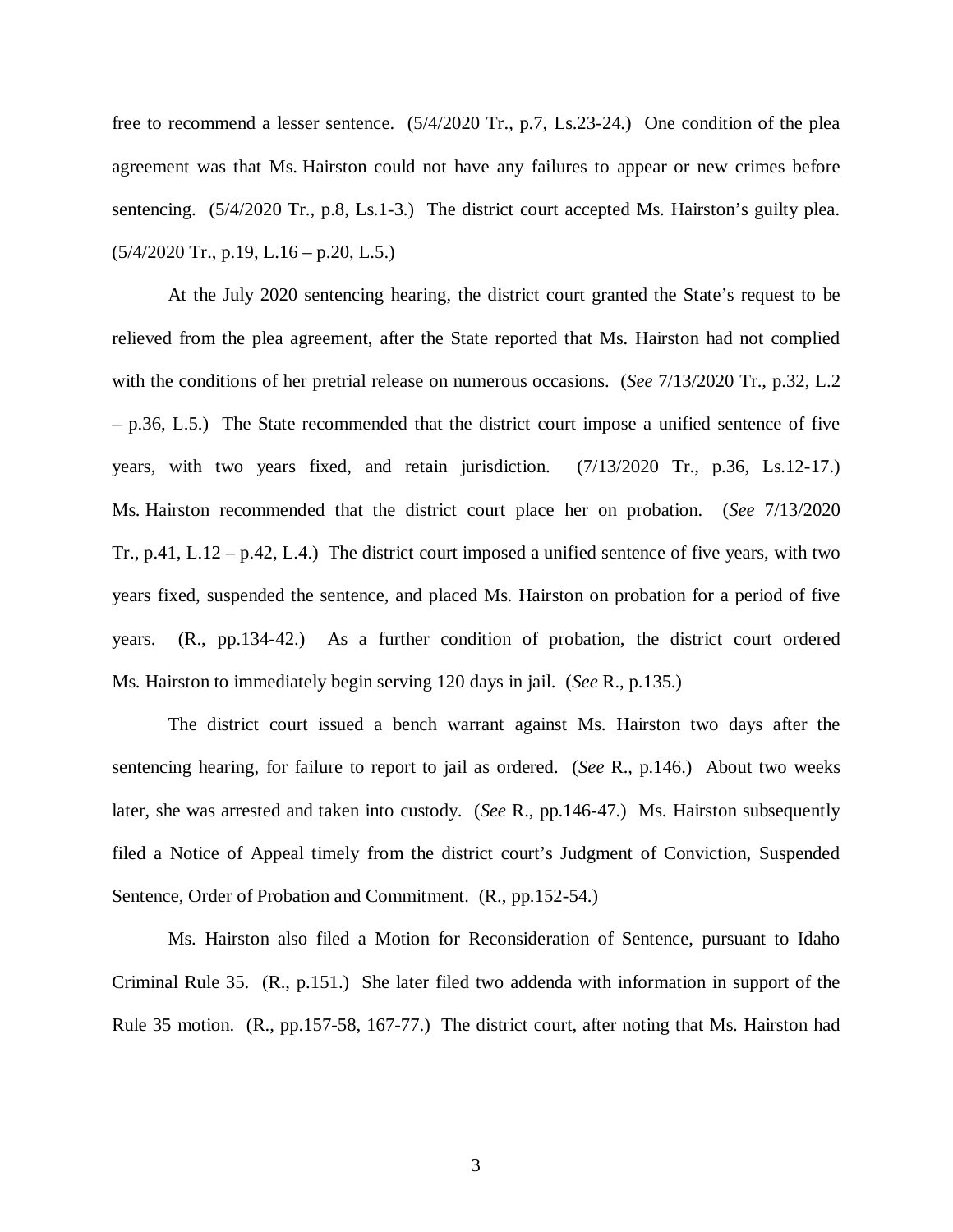not begun to serve her sentence because she had not served the 120 days jail time required by the judgment, denied the Rule 35 motion without conducting a hearing. (Aug. R., pp.1-5.)

Meanwhile, the State filed a Motion for Bench Warrant for Probation Violation, alleging that Ms. Hairston had violated the terms of her probation. (R., pp.160-66.) Ms. Hairston admitted to violating her probation by not serving the 120 days jail time. (10/19/2020 Tr., p.6, L.15 – p.13, L.13.) In exchange, the State agreed to dismiss the other alleged probation violations.  $(10/19/2020 \text{ Tr.}, p.9, L.18 - p.10, L.3)$  The parties agreed to open sentencing, and the State would not object to a drug court screening for Ms. Hairston, although the State was not agreeing to her actual admission to drug court and would reserve the right to object. (10/19/2020 Tr., p.6, L.23 – p.7, L.14, p.9, L.23 – p.10, L.2.) The district court accepted Ms. Hairston's admission. (10/19/2020 Tr., p.13, Ls.14-15.)

During the disposition hearing, Ms. Hairston informed the district court that she had been found appropriate for drug court. (*See* 11/23/2020 Tr., p.15, L.21 – p.16, L.9.) Ms. Hairston recommended that the district court reinstate her on probation, with the condition that she complete drug court. (11/23/2020 Tr., p.19, Ls.9-12.) The State recommended that the district court retain jurisdiction to place Ms. Hairston on a "rider." (*See* 11/23/2020 Tr., p.16, L.17 – p.19, L.6.) The district court revoked probation, executed the original sentence, and retained jurisdiction. (Aug. R., pp.7-10.)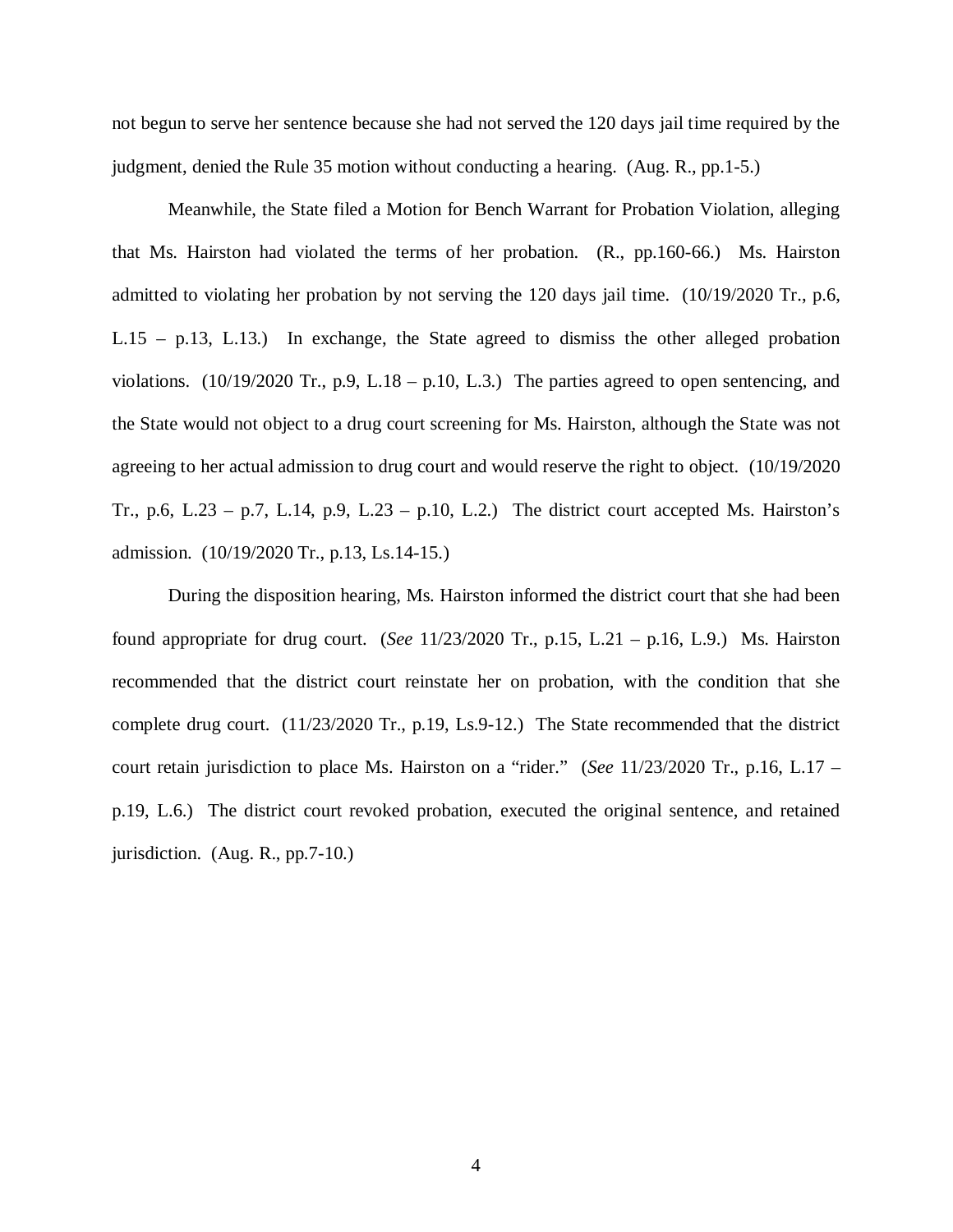#### ISSUES

- I. Did the district court abuse its discretion when it imposed a unified sentence of five years, with two years fixed, upon Ms. Hairston following her plea of guilty to possession of a controlled substance?
- II. Did the district court abuse its discretion when it denied Ms. Hairston's Idaho Criminal Rule 35 motion for a reduction of sentence?
- III. Did the district court abuse its discretion when it revoked Ms. Hairston's probation, executed her original sentence, and retained jurisdiction?

#### ARGUMENT

#### I.

## The District Court Abused Its Discretion When It Imposed A Unified Sentence Of Five Years, With Two Years Fixed, Upon Ms. Hairston Following Her Plea Of Guilty To Possession Of A Controlled Substance

Ms. Hairston asserts that the district court abused its discretion when it imposed her unified sentence of five years, with two years fixed. The district court should have instead imposed a lesser sentence, and should have refrained from imposing the further condition of probation requiring Ms. Hairston to serve 120 days in jail.

Where a defendant contends that the sentencing court imposed an excessively harsh sentence, the appellate court will conduct an independent review of the record giving "due regard to the nature of the offense, the character of the offender, and the protection of the public interest." *State v. Strand*, 137 Idaho 457, 460 (2002).

The Idaho Supreme Court has held that, "[w]here a sentence is within statutory limits, an appellant has the burden of showing a clear abuse of discretion on the part of the court imposing the sentence." *State v. Jackson*, 130 Idaho 293, 294 (1997) (internal quotation marks omitted). Further, a trial court "generally has the discretion to commute a felony prison sentence and confine a defendant in the county jail." *State v. Brooks*, 131 Idaho 608, 609 (Ct. App. 1998)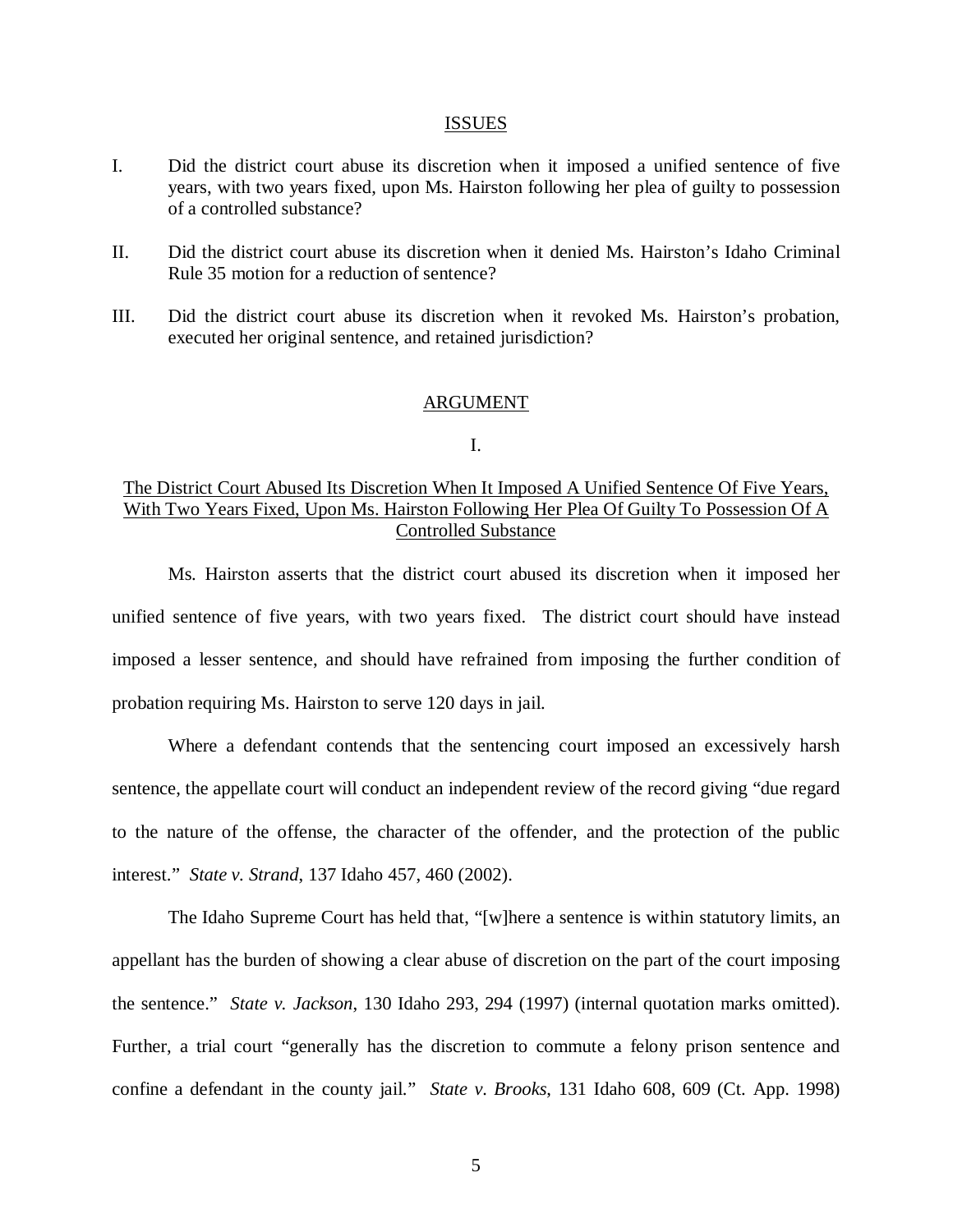(citing I.C. §§ 19-2601 & 19-2513). Ms. Hairston does not assert that her sentence exceeds the statutory maximum. Accordingly, in order to show an abuse of discretion, Ms. Hairston must show that in light of the governing criteria, the sentence was excessive considering any view of the facts. *Id*. The governing criteria or objectives of criminal punishment are: (1) protection of society; (2) deterrence of the individual and the public generally; (3) the possibility of rehabilitation; and (4) punishment or retribution for wrongdoing. *Id*. An appellate court, "[w]hen reviewing the length of a sentence . . . consider[s] the defendant's entire sentence." *State v. Oliver*, 144 Idaho 722, 726 (2007). The reviewing court will "presume that the fixed portion of the sentence will be the defendant's probable term of confinement." *Id.*

 Ms. Hairston asserts her sentence is excessive considering any view of the facts, because the district court did not adequately consider mitigating factors. Specifically, while Ms. Hairston has some criminal history, and she was on misdemeanor probation for driving under the influence at the time of her arrest, the instant charge is her first felony conviction. (*See* PSI, pp.48-50; 7/13/2020 Tr., p.41, Ls.21-24.) Ms. Hairston started using methamphetamine when she was years old, and more recently she would inject methamphetamine several times a week. (*See* PSI, pp.55-56.) She reported that she has been diagnosed with bipolar disorder, depression, and anxiety. (PSI, p.55.) Her GAIN-I Recommendation and Referral Summary contained a diagnosis of stimulant use disorder – amphetamine type, severe, as well as provisional diagnoses for major depressive disorder, single episode, moderate, generalized anxiety disorder, and attention-deficit/hyperactivity disorder. (PSI, p.62.) Further, Ms. Hairston stated during the presentence investigation that she has Crohn's disease, colorectal cancer, and spinal stenosis. (PSI, p.55.)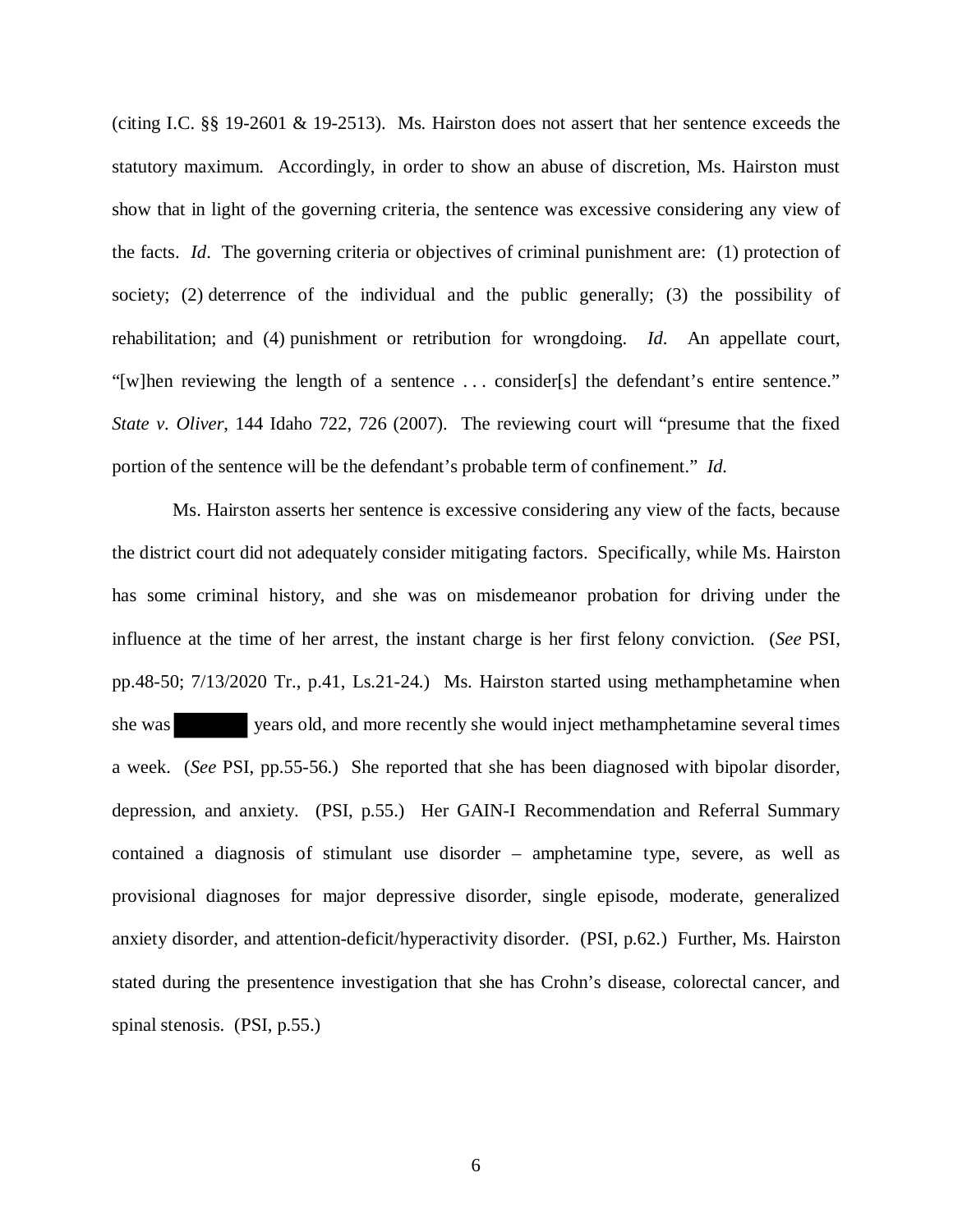Additionally, Ms. Hairston related that she had been homeless for about five months at the time of the presentence investigation, and she and her boyfriend had been living in a van outsider her boyfriend's aunt's residence for about two months. (*See* PSI, p.51.) At the sentencing hearing, Ms. Hairston informed the district court that she had reached out to Allumbaugh House to notify her when a bed became available for two weeks, and after that she was lined up with Brick House Recovery for outpatient treatment. (*See* 7/13/2020 Tr., p.42, Ls.14-19.)

Ms. Hairston's counsel told the district court at the sentencing hearing that Ms. Hairston had been successful on her furlough for her mother's funeral. (*See* 7/13/2020 Tr., p.39, L.20 – p.40, L.7.) However, Ms. Hairston's mother's funeral took place in the Wood River Valley in March 2020, before the courts shut down due to the coronavirus, and Ms. Hairston had been worried that she had the coronavirus. (*See* 7/13/2020 Tr., p.40, Ls.1-9.) Defense counsel thought that Ms. Hairston had more and more difficulties with the case as it dragged on due to the coronavirus countermeasures, and that Ms. Hairston might not have incurred so many pretrial release violations "if we have gotten this done back in March and April." (*See* 7/13/2020 Tr., p.40, L.23 – p.41, L.11.) Ms. Hairston's counsel stated, "I think we almost did this guilty plea before we shut down the courts for coronavirus, but she was so anxious that day, we had to give it another try another day. And then everything shut down."  $(7/13/2020 \text{ Tr}., p.40, L.23$ p.41, L.2.)

Because the district court did not adequately consider the above mitigating factors, Ms. Hairston's sentence is excessive considering any view of the facts. Accordingly, the district court abused its discretion when it imposed her unified sentence of five years, with two years fixed. The district court should have instead imposed a lesser sentence, and should have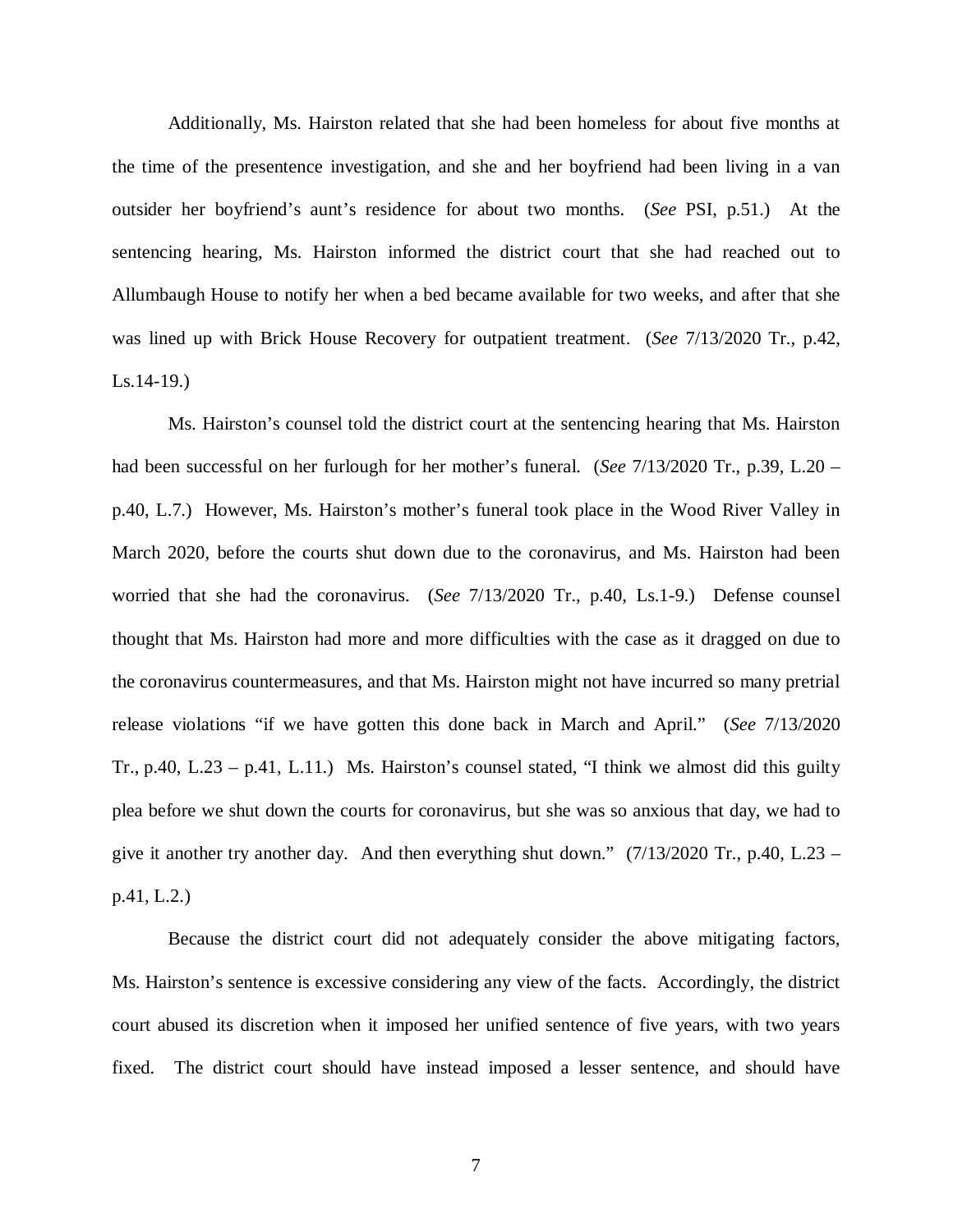refrained from imposing the further condition of probation requiring Ms. Hairston to serve 120 days in jail.

#### II.

## The District Court Abused Its Discretion When It Denied Ms. Hairston's Rule 35 Motion For A Reduction Of Sentence

Ms. Hairston asserts the district court abused its discretion when it denied her Idaho Criminal Rule 35 motion for a reduction of sentence. "A motion to alter an otherwise lawful sentence under Rule 35 is addressed to the sound discretion of the sentencing court, and essentially is a plea for leniency which may be granted if the sentence originally imposed was unduly severe." *State v. Trent*, 125 Idaho 251, 253 (Ct. App. 1994) (citation omitted). "The denial of a motion for modification of a sentence will not be disturbed absent a showing that the court abused its discretion." *Id.* "The criteria for examining rulings denying the requested leniency are the same as those applied in determining whether the original sentence was reasonable." *Id*. "If the sentence was not excessive when pronounced, the defendant must later show that it is excessive in view of new or additional information presented with the motion for reduction." *Id.*

Ms. Hairston asserts that her sentence is excessive in view of the new and/or additional information presented in support of her Rule 35 motion. For instance, in a letter to the district court attached to one addendum to the Rule 35 motion, Ms. Hairston asked to be allowed to move back to Hailey upon her release. (*See* R., p.158.) She wrote that she had the support of her family, friends, and church in Hailey, and, "I realize now that moving to Boise was a huge mistake." (R., p.158.) Ms. Hairston also stated, "leaving my support group and children have to be the biggest regret[s] of my life." (R., p.158.) She was "fully confident" that she could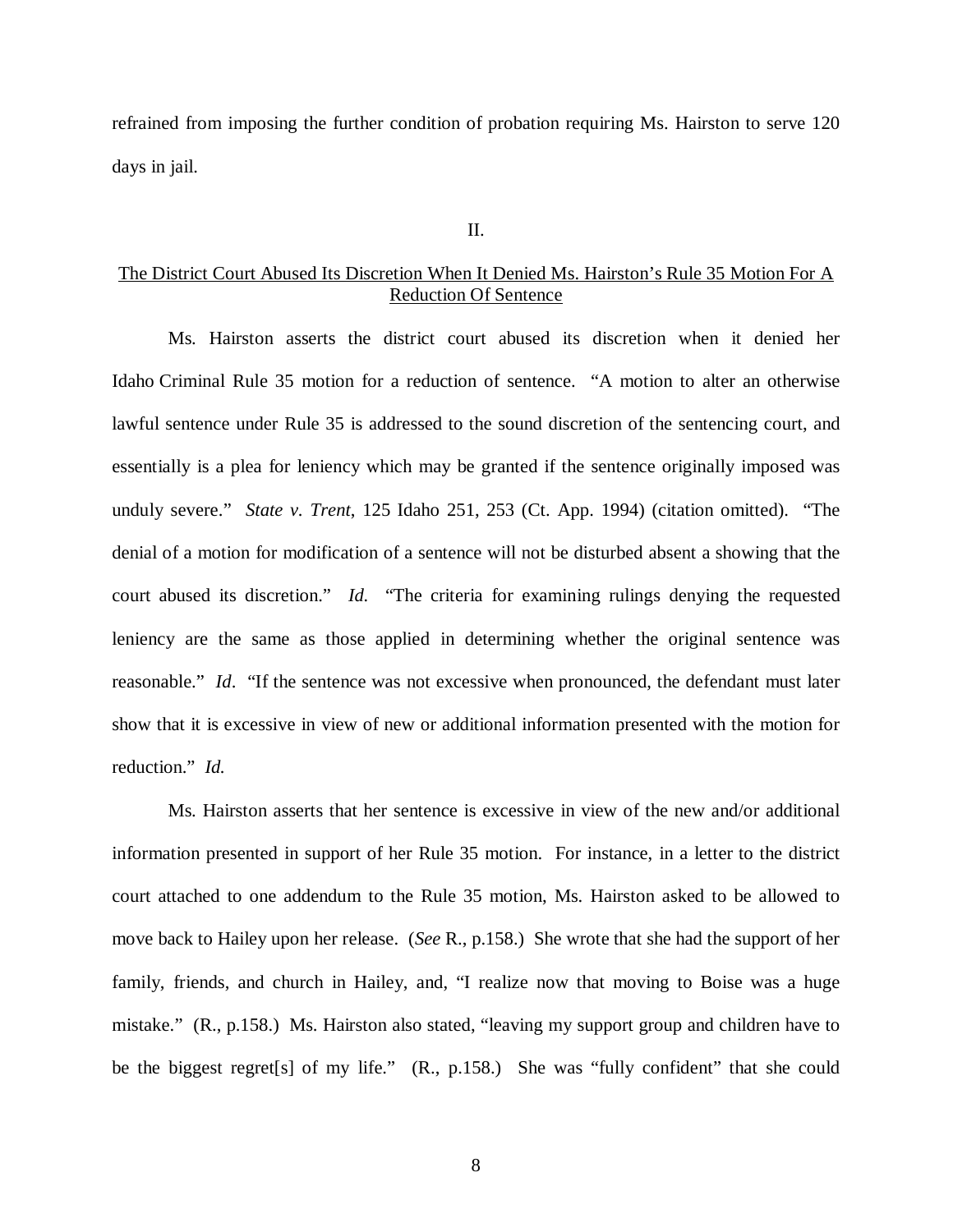"maintain sobriety and do what the courts ask me to do." (R., p.158.) Further, Ms. Hairston stated, "My people in Hailey love me unconditionally and it's with their help and GOD['s] that I can be made whole again." (R., p.158.)

Additionally, the documents attached to the second addendum indicate that Ms. Hairston was not receiving some of her prescribed medications while in jail. (*See* R., pp.168, 175.) One communication form stated, "Ms. Hairston our psychiatric provider has stopped you[r] Wellbutrin because this is a non formulary medication at ACJ. You have an appointment to follow up with a social worker." (R., p.175.) A "Recovery/Addiction Plan" document, apparently written by Ms. Hairston, stated, "Jail is withholding 9 of my meds now," and, "Won't give me my inhalers." (*See* R., pp.176-77.) The Recovery/Addiction Plan further stated, "Jail diagnosed me w/ COPD have a kite stating I need an at home regimen."[2](#page-9-0) (R., p.177; *see* R., p.174.) Moreover, "Auto immune and COPD puts me at higher risk for covid . . . 70 cases now and jail is filling up fast." (R., p.177.)

The second addendum also had a letter attached from Rising Sun Sober Living, stating that Rising Sun had accepted Ms. Hairston into their program. (R., p.178.) The letter stated that Rising Sun "is a recovery residence and does not allow doctor prescribed controlled substances to be used while in housing," and, "All Guests are required to submit and pass a urine analysis upon moving into housing." (R., p.178.)

<span id="page-9-0"></span><sup>&</sup>lt;sup>2</sup> While this was not expressly stated in the Recovery/Addiction Plan, for the Court's information, "COPD" is short for chronic obstructive pulmonary disease, which "refers to a group of diseases that cause airflow blockage and breathing-related problems." *See* Centers for Disease Control and Prevention, Chronic Obstructive Pulmonary Disease (COPD), https://www.cdc.gov/copd/index.html (page last reviewed Feb. 22, 2021).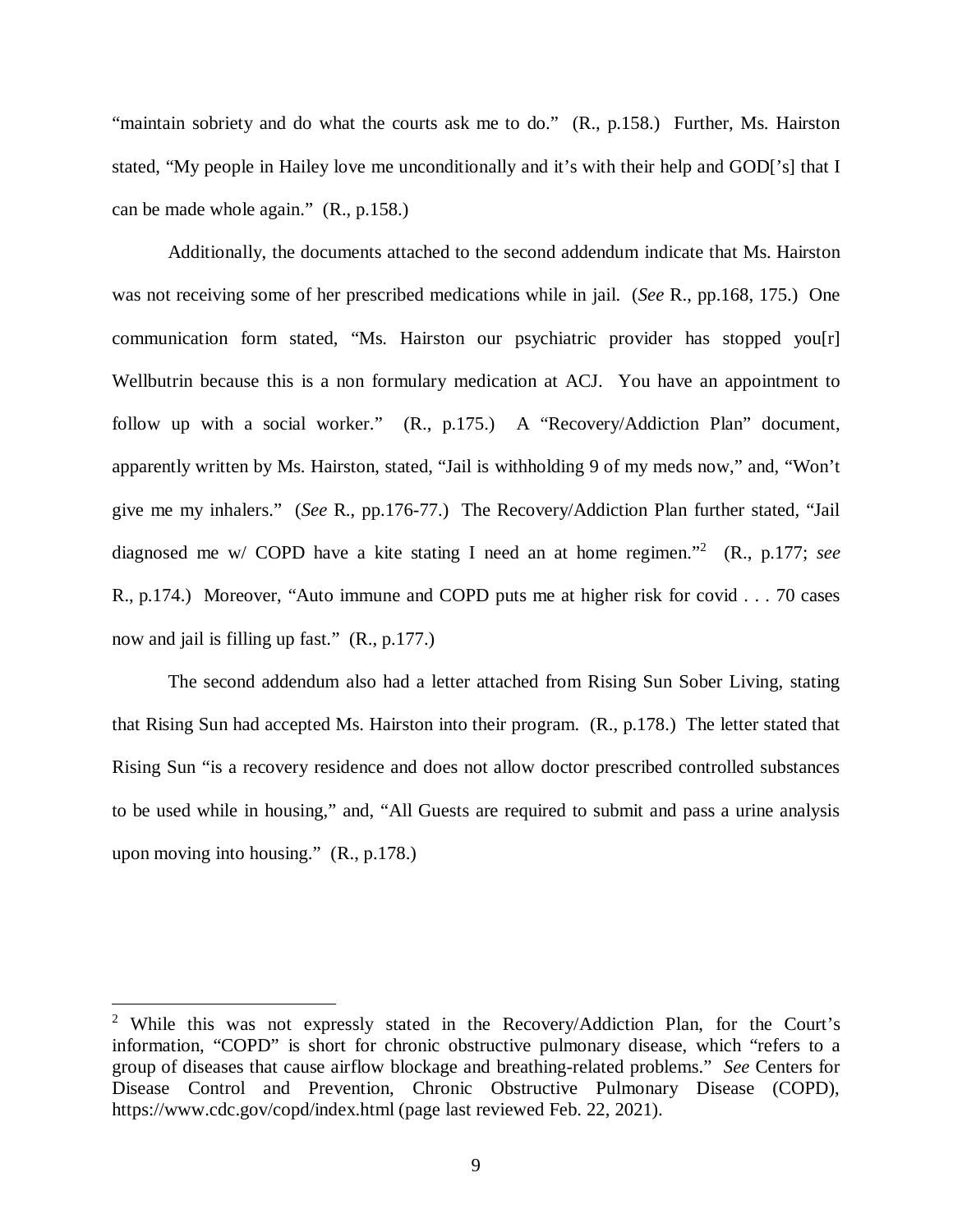Ms. Hairston's sentence is excessive in view of the above new and/or additional information presented in support of her Rule 35 motion. Thus, the district court abused its discretion when it denied her Idaho Criminal Rule 35 motion for a reduction of sentence.

#### III.

## The District Court Abused Its Discretion When It Revoked Ms. Hairston's Probation, Executed Her Original Sentence, And Retained Jurisdiction

Ms. Hairston asserts that the district court abused its discretion when it revoked her probation, executed her original sentence, and retained jurisdiction. The district court should have instead followed Ms. Hairston's recommendation by placing her back on probation, with the condition that she complete drug court. (*See* 11/23/2020 Tr., p.19, Ls.9-12.)

A district court is empowered by statute to revoke a defendant's probation under certain circumstances. I.C. §§ 19-2602, 19-2603 & 20-222. "A district court's decision to revoke probation will not be overturned on appeal absent a showing that the court abused its discretion." *State v. Sanchez*, 149 Idaho 102, 105 (2009). In reviewing a district court's discretionary decision, appellate courts conduct an inquiry to determine whether the district court correctly perceived the issue as one of discretion, acted within the boundaries of its discretion, acted consistently with the applicable legal standards, and reached its decision by an exercise of reason. *Lunneborg v. My Fun Life*, 163 Idaho 856, 863 (2018).

Appellate courts use a two-step analysis in reviewing a probation revocation proceeding. *Sanchez*, 149 Idaho at 105. First, the appellate court determines "whether the defendant violated the terms of his probation." *Id.* "If it is determined that the defendant has in fact violated the terms of his probation, the second question is what should be the consequences of that violation." *Id.*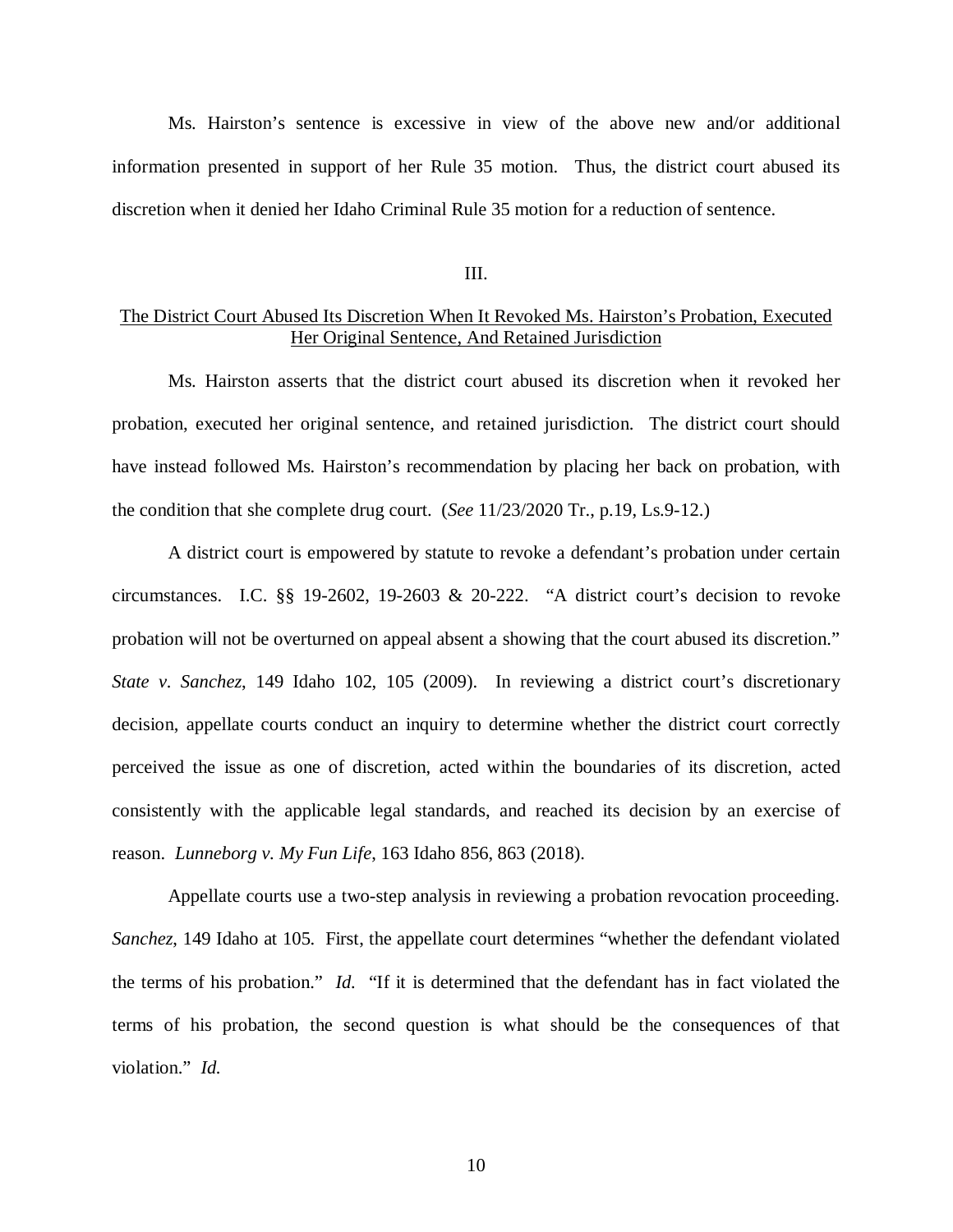Ms. Hairston concedes she admitted to violating her probation. (*See* 10/19/2020 Tr., p.6, L.15 – p.13, L.13.) When a probationer admits to a direct violation of his probation agreement, no further inquiry into the question is required. *State v. Peterson*, 123 Idaho 49, 50 (Ct. App. 1992). Thus, this Court may go to the second step of the analysis and determine whether the district court abused its discretion when it revoked Ms. Hairston's probation. *State v. Hoskins*, 131 Idaho 670, 672 (Ct. App. 1998) (internal citations omitted). As Idaho's appellate courts have held, "[i]f a knowing and intentional probation violation has been proved, a district court's decision to revoke probation will be reviewed for an abuse of discretion." *Sanchez*, 149 Idaho at 106 (quoting *State v. Leach*, 135 Idaho 525, 529 (Ct. App. 2001)).

However, probation may not be revoked arbitrarily. *State v. Adams*, 115 Idaho 1053, 1055 (Ct. App. 1989). The purpose of probation is to provide an opportunity to be rehabilitated under proper control and supervision. *Peterson*, 123 Idaho at 50. Thus, in determining whether to revoke probation, a court must consider whether probation is meeting the objective of rehabilitation while also providing adequate protection for society. *State v. Upton*, 127 Idaho 274, 275 (Ct. App. 1995). The district court may revoke probation if it reasonably concludes from the defendant's conduct that probation is not achieving its rehabilitative purpose. *Adams*, 114 Idaho at 1055. The district court may consider the defendant's conduct both before and during the probationary period. *State v. Roy*, 113 Idaho 388, 392 (Ct. App. 1987).

Here, Ms. Hairston's counsel informed the district court that Ms. Hairston had been found appropriate for drug court. (11/23/2020 Tr., p.15, Ls.21-24.) Defense counsel also clarified that the drug court had ruled out two of the medications Ms. Hairston had reported taking, namely pain pills and Ambien, but Ms. Hairston "is willing to not take those medications in order to participate in drug court." (11/23/2020 Tr., p.15, L.25 – p.16, L.14.)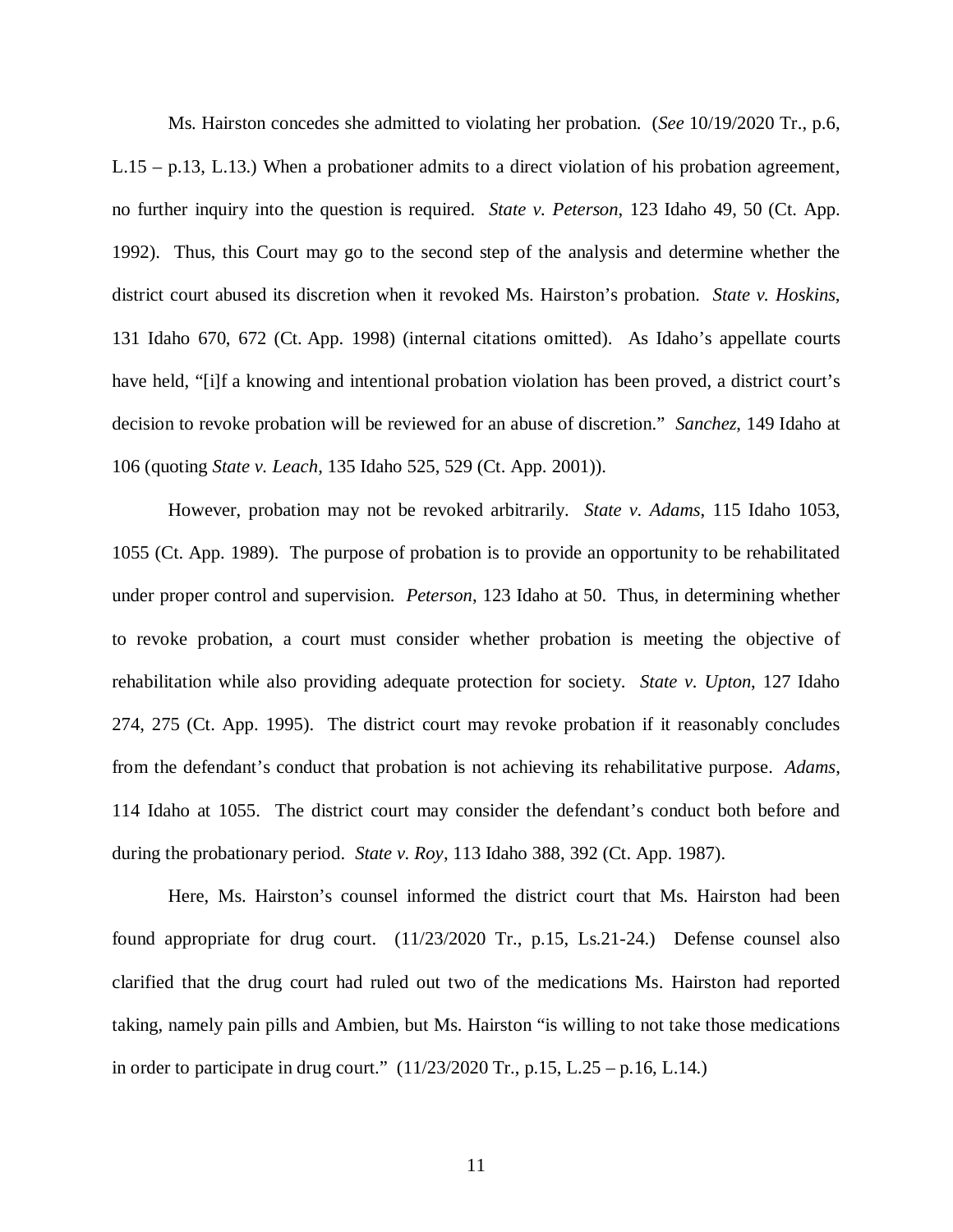Ms. Hairston's counsel also told the district court, "Audra doesn't deny that she did go against the court orders, and she's apologized for that, and she ultimately served her 120 days." (11/23/2020 Tr., p.19, Ls.22-24.) Defense counsel explained, "When she was first ordered to do those days, she did have a lot of medical issues that were coupled with COVID concerns and hysteria going into the jail when the jail was considered a hot spot for COVID." (11/23/2020 Tr., p.19, L.25 – p.20, L.4.) The district court had ordered Ms. Hairston to immediately begin serving the 120 days jail time on July 14, 2020. (R., pp.134, 136.) Ms. Hairston's counsel stated that Ms. Hairston's COPD "does make it more difficult for her to be able to combat COVID if that was something that were to manifest itself when she was taken into jail." (11/23/2020 Tr., p.20, Ls.4-7.) Defense counsel was "concerned for Audra's health if she was sent to the rider program," considering counsel understood that "the jail, the prison also, is running rampant with COVID, as well as general population, but she would be in much closer quarters."  $(11/23/2020 \text{ Tr.}, p.22, L.22 - p.23, L.2.)$ 

Defense counsel additionally explained that Ms. Hairston had been confused about not checking in with her probation officer, because she thought she was supposed to do so only after she completed the 120 days jail time. (*See* 11/23/2020 Tr., p.20, Ls.8-23.) According to Ms. Hairston's counsel, 'The 120 days that she's been in custody has been a great reset for her." (11/23/2020 Tr., p.21, Ls.21-22.) Ms. Hairston had been able to maintain her pain while in jail with just Tylenol. (*See* 11/23/2020 Tr., p.21, L.22 – p.22, L.7.) While Ms. Hairston had not completed the classes the district court had directed her to finish in jail, defense counsel explained, "She did get far in the classes, and then there was an issue with some of her classmates and the instructor . . . ." (*See* 11/23/2020 Tr., p.22, Ls.8-12.) Ms. Hairston had looked into sober living and an inpatient program, and her counsel asked "for the opportunity for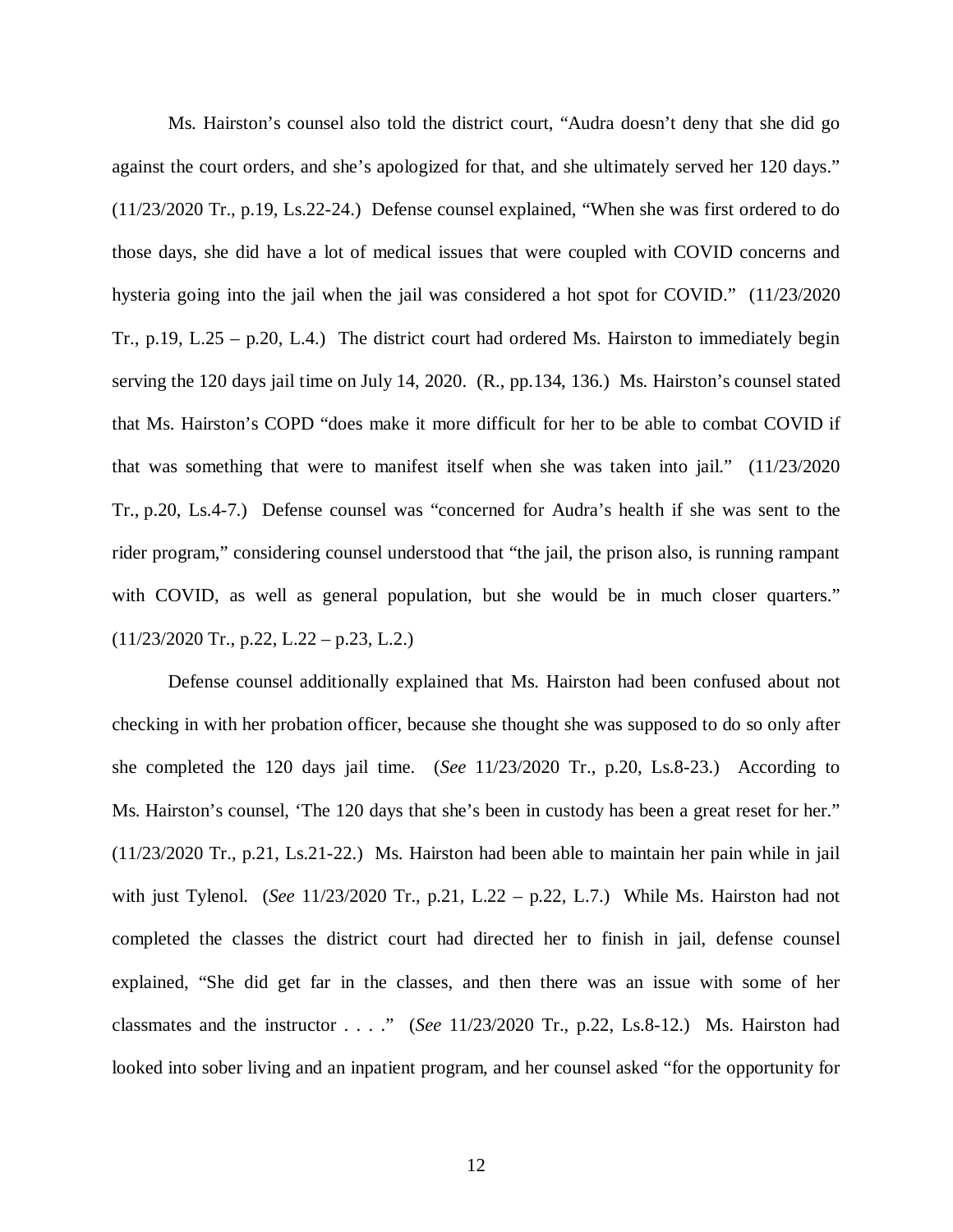her to attend drug court as part of her program and start that process now versus six months down the road . . . ."  $(11/23/2020 \text{ Tr.}, \text{p.23}, \text{Ls.2-9.})$ 

Ms. Hairston's counsel reiterated that Ms. Hairston "has really hit the reset button and understands that this is an opportunity that is really a once-in-a-lifetime for her; that if she comes back before the Court with a violation of drug court rules or drug court treatment, that's she's looking at prison." (11/23/2020 Tr., p.23, Ls.11-17.) Ms. Hairston apologized for not turning herself in, and told the district court, "I've had a good reset, and if you give me another chance, I promise you, you won't see me again with another charge." (11/23/2020 Tr., p.23, L.24 – p.24, L.3.)

In light of the above, the district court abused its discretion when it revoked Ms. Hairston's probation, executed her original sentence, and retained jurisdiction. The district court should have instead followed Ms. Hairston's recommendation by placing her back on probation, with the condition that she complete drug court.

#### **CONCLUSION**

For the above reasons, Ms. Hairston respectfully requests that this Court reduce her sentence as it deems appropriate.

DATED this 11<sup>th</sup> day of March, 2021.

.

/s/ Ben P. McGreevy BEN P. MCGREEVY Deputy State Appellate Public Defender